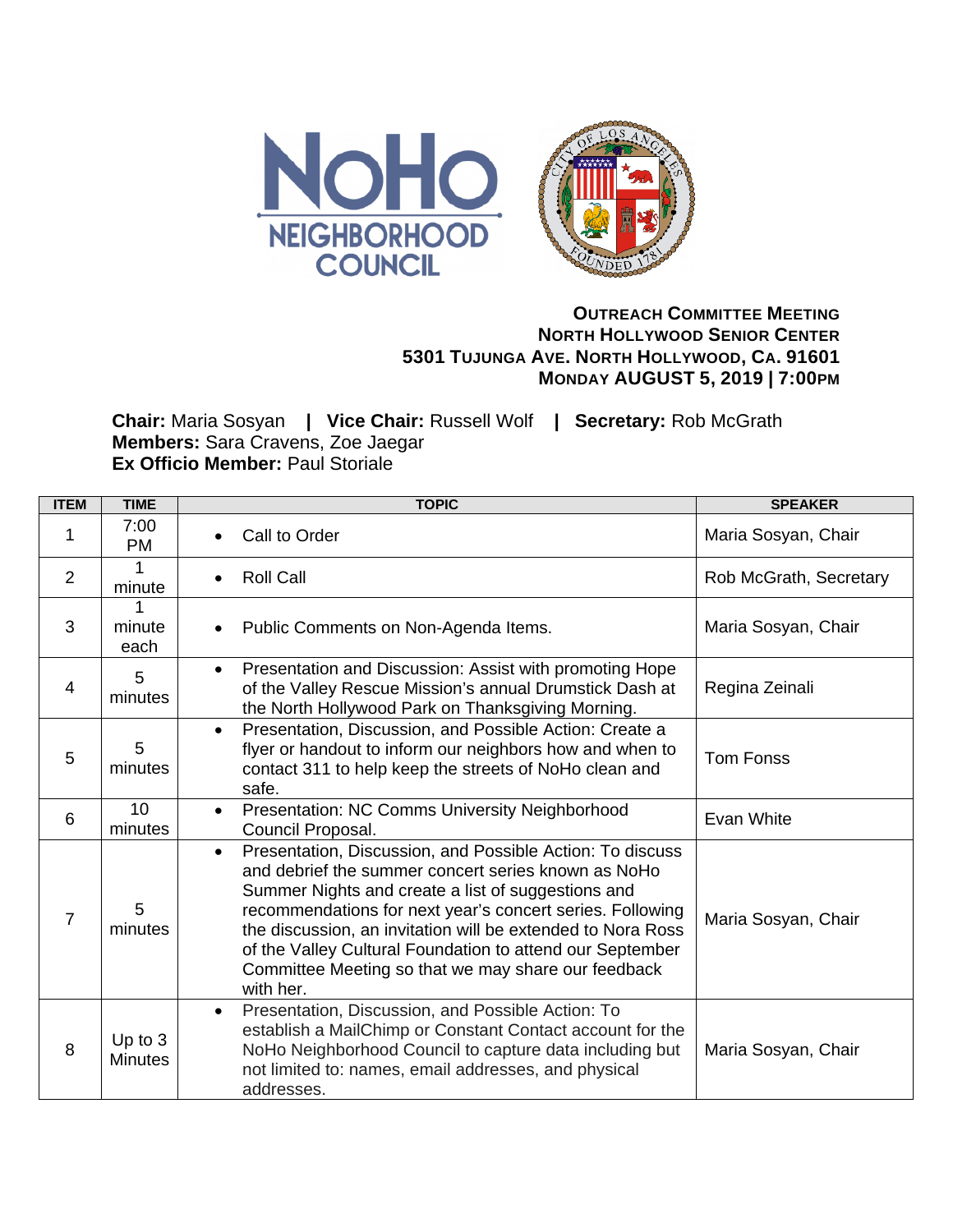| 9  | Up to $3$<br>minutes | Presentation, Discussion, and Possible Action: To<br>$\bullet$<br>establish an ongoing social media calendar via Google<br>Sheets to be shared among committee members to<br>ensure consistency across all social media platforms.                                                                                                                                                                                                                          | Maria Sosyan, Chair |
|----|----------------------|-------------------------------------------------------------------------------------------------------------------------------------------------------------------------------------------------------------------------------------------------------------------------------------------------------------------------------------------------------------------------------------------------------------------------------------------------------------|---------------------|
| 10 | Up to $3$<br>minutes | Presentation, Discussion, and Possible Action: To create<br>$\bullet$<br>and maintain a NoHo NC blog section on<br>NoHoArtsDistrict.com. The site informs viewers of current<br>events related to the NoHo Arts District but has little to no<br>information about the NC. With the blog, we can inform<br>constituents of upcoming meetings, events, call to actions,<br>spotlight board member spotlights, important updates,<br>salient topics and more. | Maria Sosyan, Chair |
| 11 | Up to $5$<br>minutes | Presentation, Discussion, and Possible Action: To create<br>the NoHo NC third annual community mixer.                                                                                                                                                                                                                                                                                                                                                       | Maria Sosyan, Chair |
| 12 | minute               | Presentation, Discussion, and Possible Action: To move<br>$\bullet$<br>the September Outreach Committee Meeting to Tuesday<br>September 3, 2019 as a result of the Labor Day holiday.                                                                                                                                                                                                                                                                       | Maria Sosyan, Chair |
| 13 |                      | Meeting Adjourned                                                                                                                                                                                                                                                                                                                                                                                                                                           |                     |

## The Next Committee Meeting will be held on

## THE FOLLOWING IS IN REGARDS TO ALL BOARD MEETINGS AND COMMITTEE MEETINGS

**PUBLIC INPUT AT ALL MEETINGS** – The public is requested to fill out a "Speaker Card" to address the Board on any agenda item before the Board takes an action on an item. Comments from the public on agenda items will be heard only when the respective item is being considered. Comments from the public on other matters not appearing on the agenda that are within the Board's jurisdiction will be heard during the General Public Comment period. Please note that under the Brown Act, the Board is prevented from acting on a matter that you bring to its attention during the General Public Comment period; however, the issue raised by a member of the public may become the subject of a future Board meeting. Public comment is limited to 1 minute per speaker, unless adjusted by the presiding officer of the Board.

**PUBLIC POSTING OF AGENDAS** - MTNHNC agendas are posted for public review as follows:

- North Hollywood Regional Library 5211 Tujunga Blvd. North Hollywood
- Senior Citizens Center 5301 Tujunga Blvd. North Hollywood.
- www.NoHoNC.org
- You can also receive our agendas via email by subscribing to L.A. City's Early Notification System at <http://www.lacity.org/government/Subscriptions/NeighborhoodCouncils/index.htm>

**THE AMERICAN WITH DISABILITIES ACT** - As a covered entity under Title II of the Americans with Disabilities Act, the City of Los Angeles does not discriminate on the basis of disability and, upon request, will provide reasonable accommodation to ensure equal access to its programs, services and activities. Sign language interpreters, assistive listening devices and other auxiliary aids and/or services, may be provided upon request. To ensure availability of services, please make your request at least 3 business days (72 hours) prior to the meeting you wish to attend by contacting Paul Storiale, Board President, via email paulstoriale@nohonc.org

**PUBLIC ACCESS OF RECORDS** – In compliance with Government Code section 54957.5, non-exempt writings that are distributed to a majority or all of the board in advance of a meeting may be viewed at our website: NoHoNC.org or at the scheduled meeting. In addition, if you would like a copy of any record related to an item on the agenda, please contact Paul Storiale, Board President, via email paulstoriale@nohonc.org.